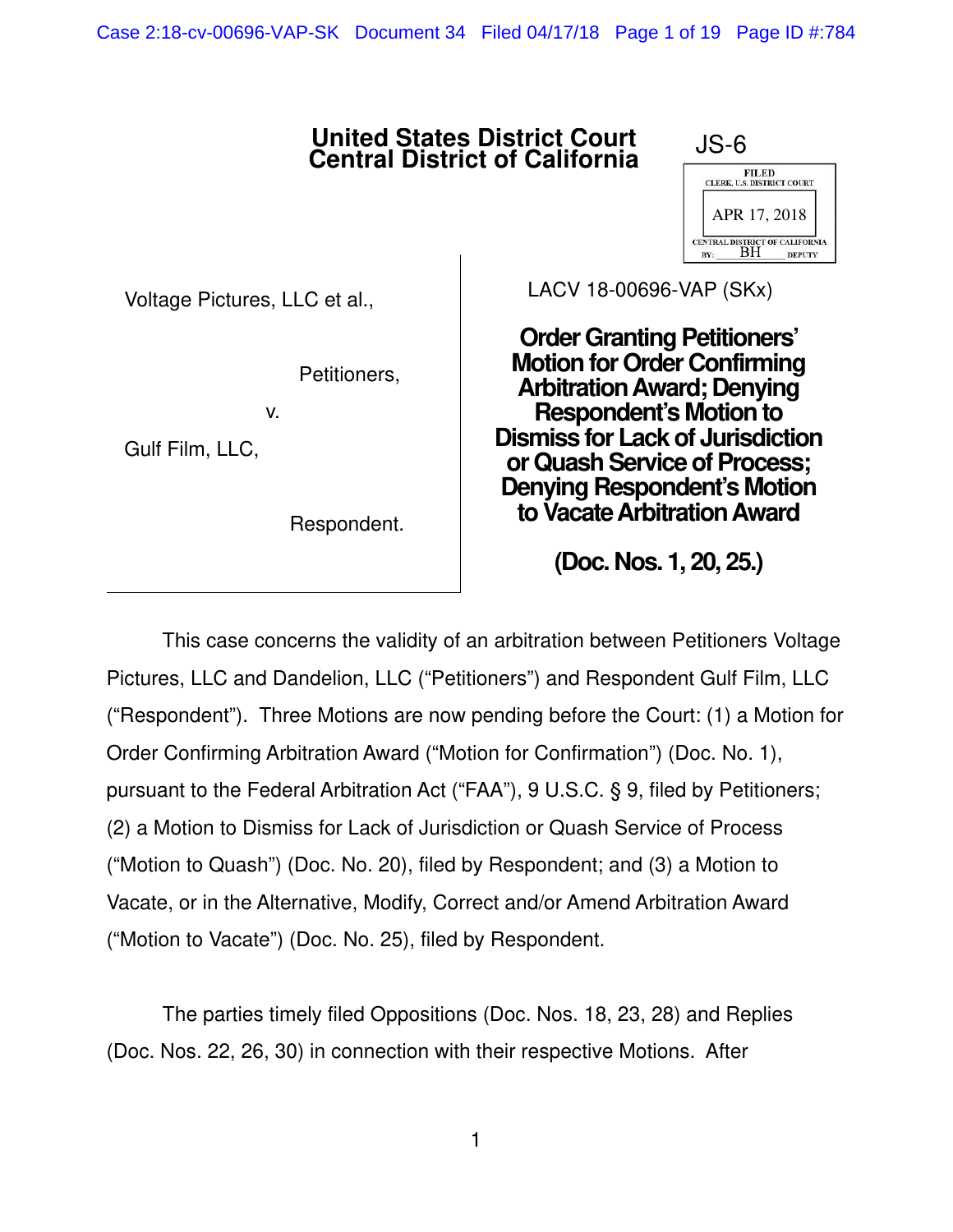considering all papers filed in support of and in opposition to the three Motions, and the arguments of counsel at the hearing, the Court rules as follows.

## **I. BACKGROUND**

Petitioners, who are both United States LLCs and motion picture producers with their principal places of business in Los Angeles, California, collectively entered into eleven distribution license agreements ("the Distribution Agreements") with Respondent, a LLC and citizen of the United Arab Emirates ("UAE"), between 2013 and 2015. (Doc. No. 1 at 4.) The Distribution Agreements concerned the distribution of eleven motion pictures in certain countries in the Middle East. (Declaration of Nicholas Chartier ("Chartier Decl."), Doc. No. 2, ¶¶ 3-6.) Each of the Distribution Agreements called for all disputes to be resolved by binding arbitration under the Independent Film & Television Alliance ("IFTA") International Arbitration Rules and specified that the prevailing party in the arbitration "shall be entitled to recover all of its reasonable outside attorney's fees and expenses actually incurred." (Id. ¶ 7.)

After Petitioners and Respondent entered into the Distribution Agreements, a dispute arose, and Petitioners each served a notice of arbitration with the IFTA International Arbitration Tribunal on February 8, 2017. (Id. ¶¶ 8-9.) On April 6, 2017, Hillary S. Bibicoff ("the Arbitrator") was appointed as the arbitrator, in accordance with IFTA Rules. ( $Id. \P 10$ .) The Arbitrator consolidated all of Petitioners' claims into a single arbitration, Case No. 17-07 (the "Arbitration"). (Id. ¶ 11.) The Arbitration took place on July 27, 2017, July 28, 2017, and August 17, 2017, in Santa Monica, California, after the parties filed their briefs and witness lists.  $(\underline{Id}, \P 12)$  Throughout the course of the Arbitration, the parties made opening statements, examined witnesses, introduced documents, made arguments in support of their positions, and submitted closing briefs. (Id.) On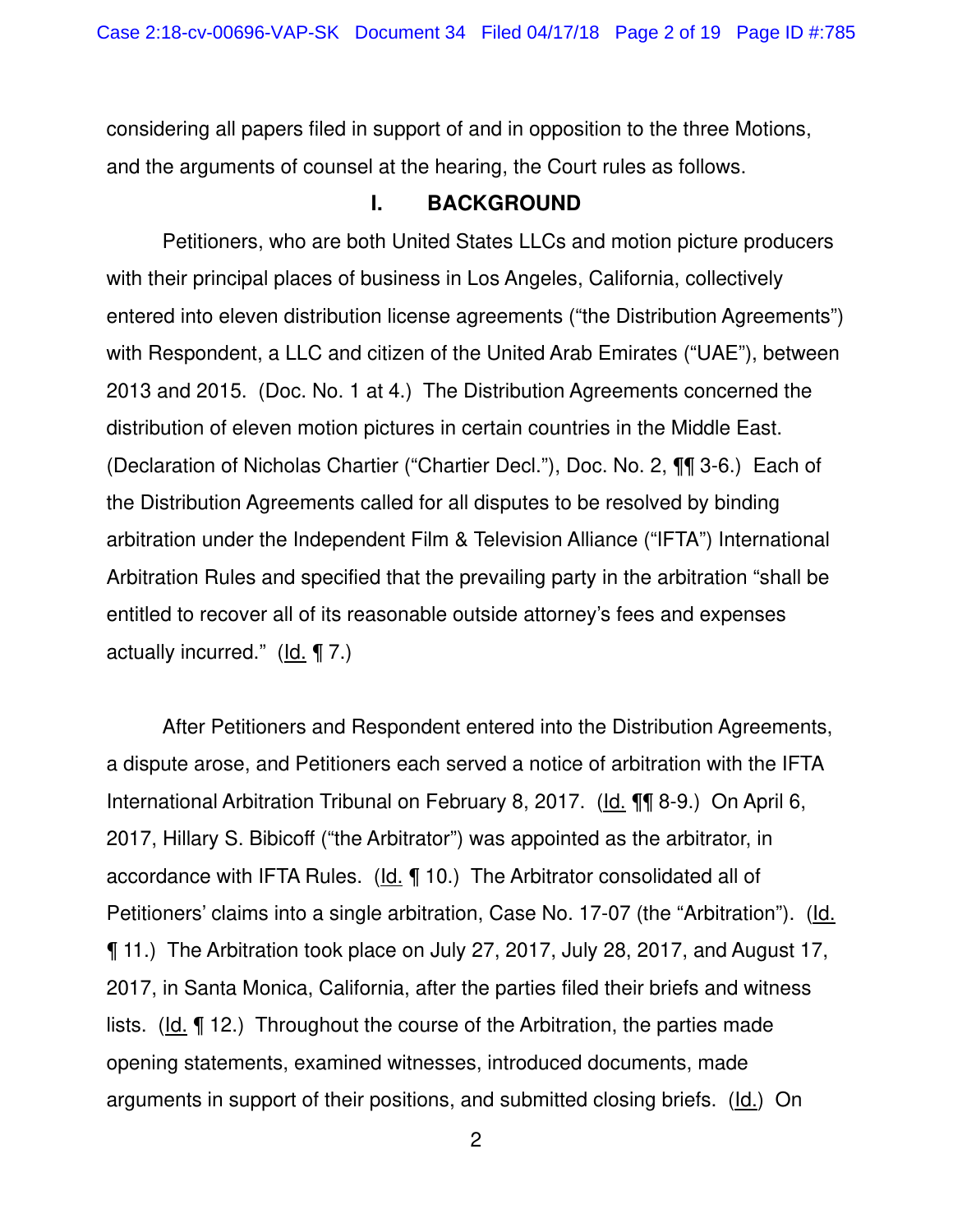October 17, 2017, the Arbitrator issued a 23-page interim arbitration award ("Interim Ruling" (Doc. No. 25-4)). (Id. ¶ 13.) In the Interim Ruling, the Arbitrator found, inter alia, that Respondent materially breached the Distribution Agreements, and awarded payments and prejudgment interest to Petitioners. (Doc. No. 25-4 at 23-24.) After the parties submitted briefing as to Petitioners' request for attorney's fees and Respondents' Motion to Stay Proceedings, the Arbitrator issued a "Final Ruling and Award" (the "Final Arbitration Award" or the "Award") (Doc. No. 25-3)) on December 6, 2017. (Declaration of A. Raymond Hamrick ("Hamrick Decl."), Doc. No. 20 at 8-9, ¶ 2.) In the Final Arbitration Award, the Arbitrator adopted in full the Interim Award, rejected Respondent's Motion to Stay, and awarded \$94,707.51 in attorney's fees and expenses to Petitioners. (Doc. No. 25-3 at 8-9.)

On January 5, 2018, Respondent filed a Motion to Modify and Correct the Final Ruling and Award in the IFTA Arbitration Tribunal. (Hamrick Decl., Ex. I.) The Arbitrator denied Respondent's Motion on January 30, 2018. (Id., Ex. J.)

On January 26, 2018, Petitioners filed the Motion for Confirmation in this Court. (Doc. No. 1.) Petitioners contend the Final Arbitration Award resolved the IFTA arbitration in all respects between themselves and Respondent. (Id. at 4.)

On February 20, 2018, Respondent filed the Motion to Quash in this Court, in which it argues that Petitioners failed to effect service on it in the UAE pursuant to Federal Rule<sup>1</sup> of Civil Procedure 4(f). (Doc. No. 20.)

 $\overline{a}$ 

<sup>&</sup>lt;sup>1</sup> All further references to any "rule" are to the Federal Rules of Civil Procedure, unless otherwise noted.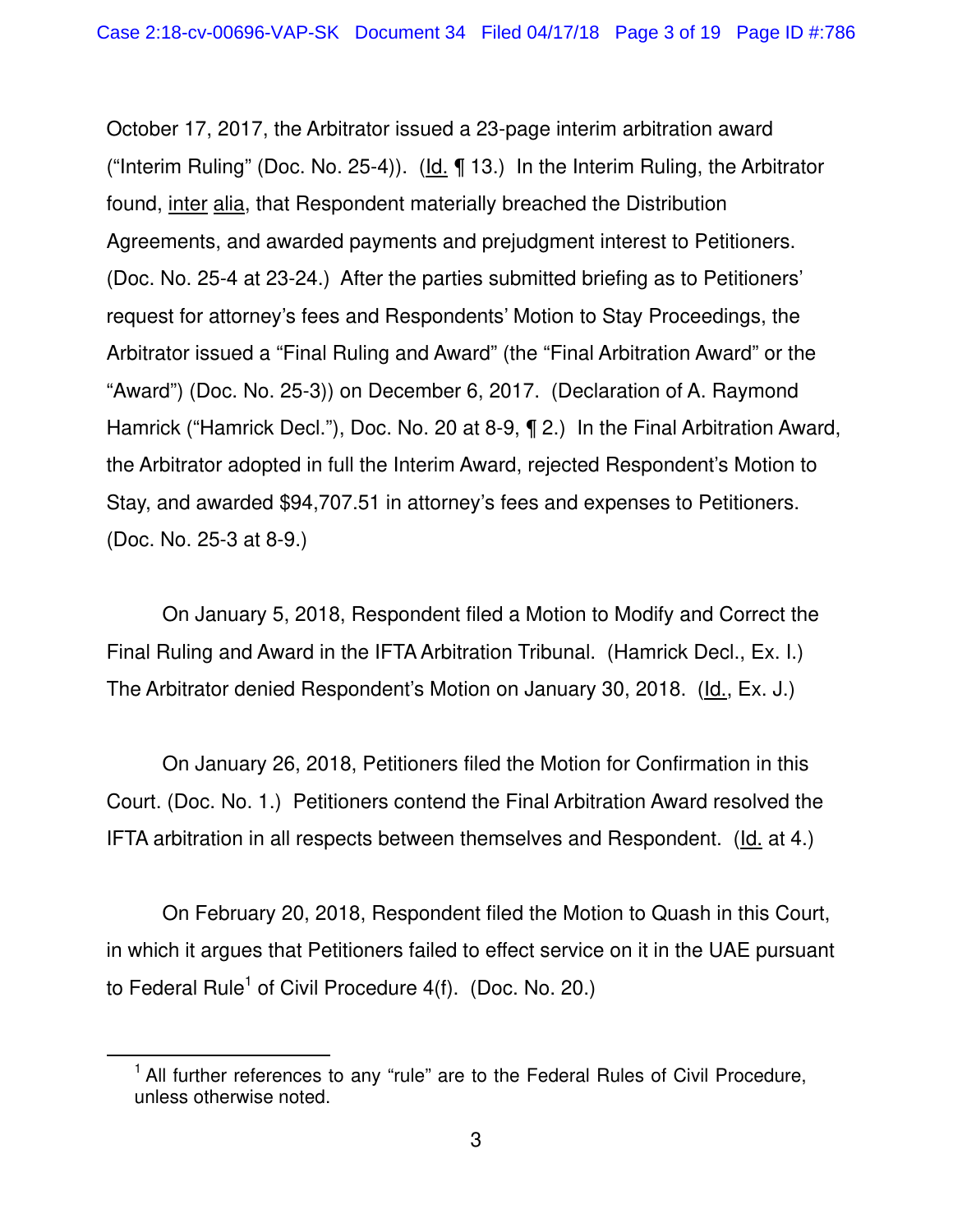On March 7, 2018, Respondent filed the Motion to Vacate in this Court. (Doc. No. 25.) According to Respondents, the Award must be vacated or modified pursuant to sections 10 and 11 of the FAA. (Id. at 9.)

#### **II. MOTION TO QUASH**

The Court first turns to Respondent's Motion to Quash, as it concerns preliminary matters of service and jurisdiction. According to Respondent, Petitioners have failed to establish personal jurisdiction over it, as they failed to serve the Motion for Confirmation properly. (Doc. No. 20 at 3-4.) Respondent therefore argues the Court should quash service of the Motion for Confirmation pursuant to Rules  $12(b)(4)$  and  $12(b)(5)$ . (Id.)

#### **A. LEGAL STANDARD**

Rule 12(b)(5) authorizes district courts to dismiss a case for "insufficient service of process." Fed. R. Civ. P. 12(b)(5). Rule 4 governs service of the summons and complaint. Fed. R. Civ. P. 4. Although "Rule 4 is a flexible rule that should be liberally construed so long as a party received sufficient notice of the complaint … neither actual notice nor simply naming the defendant in the complaint will provide personal jurisdiction without 'substantial compliance with Rule 4.'" Benny v. Pipes, 799 F.2d 489 (9th Cir. 1986) (citing Jackson v. Hayakawa, 682 F.2d 1344, 1347 (9th Cir. 1982) and United Food & Commercial Workers Union, Locals 197, 373, 428, 588, 775, 839, 870, 1119, 1179, and 1532 v. Alpha Beta Co., 736 F.2d 1371, 1382 (9th Cir. 1984)).

Once service is challenged, the plaintiff bears the burden of establishing that service was valid. Brockmeyer v. May, 383 F.3d 798, 801 (9th Cir. 2004). "A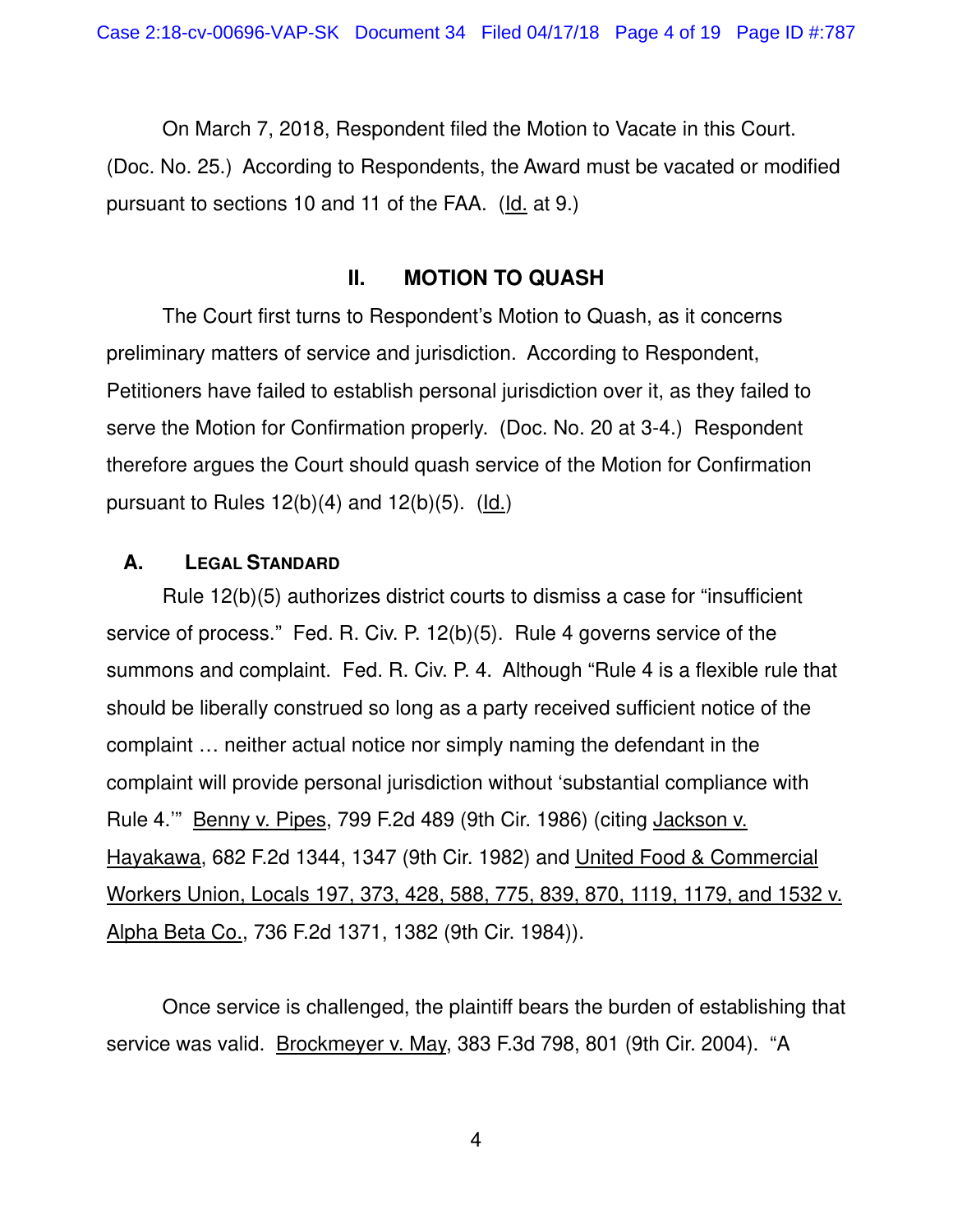general appearance or responsive pleading by a defendant that fails to dispute personal jurisdiction will waive any defect in service or personal jurisdiction." Id.

#### **B. DISCUSSION**

 $\overline{a}$ 

The parties dispute whether Respondent agreed to waive the requirements of Rule 4 by signing the Distribution Agreements, all of which contain a provision by which the parties agreed to accept service of process in accordance with the IFTA Rules. (Doc. No. 23 at 3; Doc. No. 26 at 5-6.) IFTA Arbitration Rule 12.5 provides that "[s]ervice of any … process necessary to obtain confirmation of the Arbitrator's award may be accomplished by any procedure authorized by applicable law." (Chartier Decl., Ex. 8.) IFTA Rule 13.1 defines "applicable law" as "the laws of the State of California." (Id.) Petitioners thus contend that by signing the Distribution Agreements, Respondent effectively waived its Rule 4 notice rights and that service of the Motion to Confirm could be effected pursuant to California law, which authorizes service on out-of-state persons by first-class mail. (Doc. No. 23 at 3-4 (citing section 415.40 of the California Code of Civil Procedure ("CCP")<sup>2</sup>.) Respondent, on the other hand, points out that the Ninth Circuit has not explicitly ruled on whether an agreement to arbitrate disputes in the forum state amounts to a consent to personal jurisdiction in the forum state. (Doc. No. 26 at 5-6 (citing Fireman's Fund Ins. Co. v. Nat'l Bank of Cooperatives, 103 F.3d 888, 893–94 (9th

 $2$  This section provides, in relevant part, "[a] summons may be served on a person outside this state … by sending a copy of the summons and of the complaint to the person to be served by first-class mail, postage prepaid, requiring a return receipt." CCP § 415.40; see also Federal Civil Procedure Before Trial, Calif. & 9th Cir. Editions (The Rutter Group March 2018) § 4:293 ("This is the most liberal method for service of summons under California law: A nonresident defendant can be served anywhere in the world simply by mailing him or her copies of the summons and compliant 'by first-class mail, postage prepaid, requiring a return receipt' (i.e., certified or registered mail))" (citing CCP § 415.40).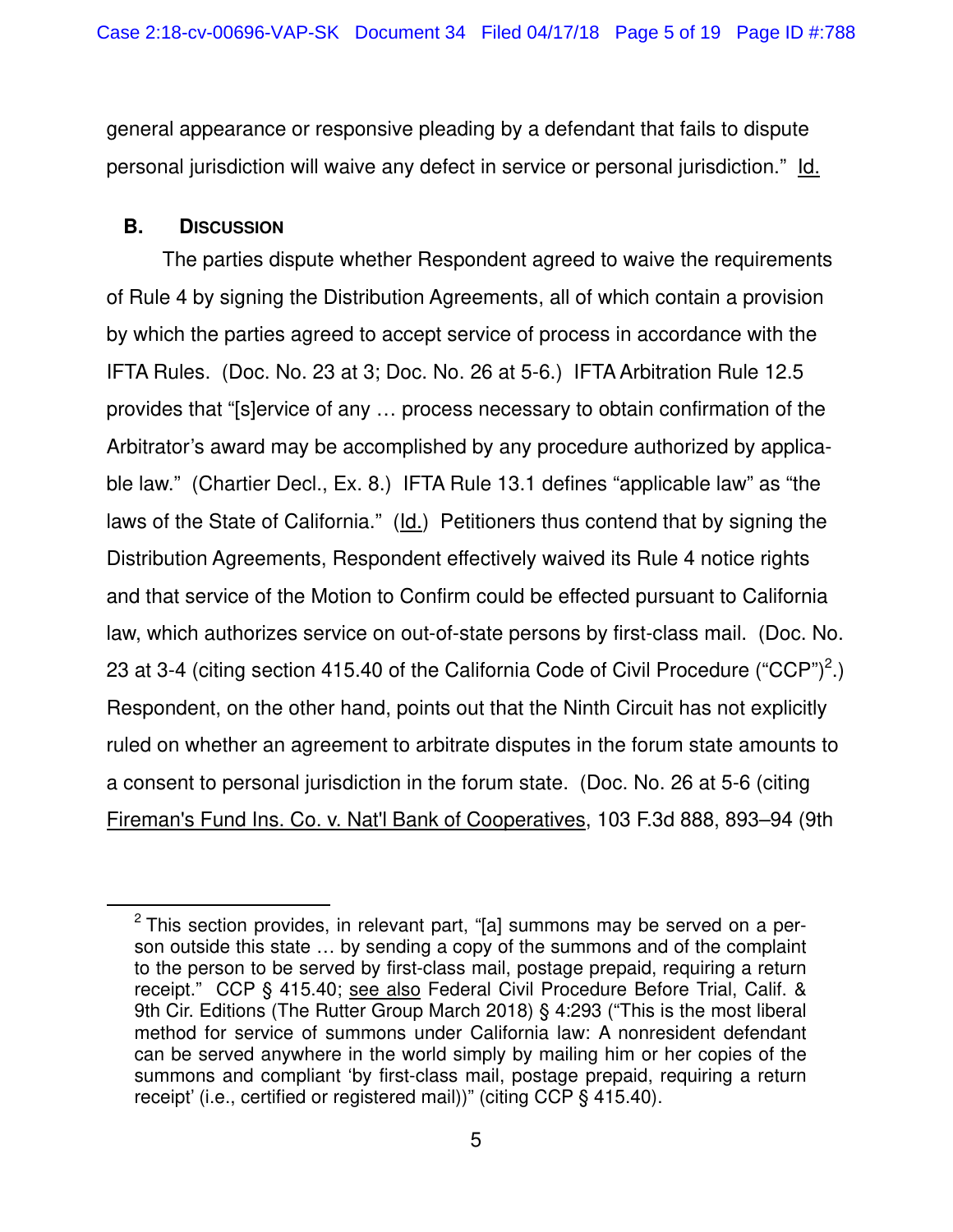Cir. 1996) and Johnson v. Mitchell, No. CIV S-10-1968 GEB GGH PS, 2012 WL 1594203, at \*3 (E.D Cal. May 4, 2012).)

On this issue, the Court agrees with Petitioners. Although Respondent is correct that the Ninth Circuit "has not definitely ruled on whether an agreement to arbitrate disputes in the forum state is by itself a consent to personal jurisdiction," see Johnson, 2012 WL 1594203 at \*3, there is sufficient authority in support of Petitioner's argument that the parties agreed to allow for service under the IFTA Arbitration Rules, and therefore, California law. Respondent does not dispute that it signed the Distribution Agreements and that the Distribution Agreements each contained a provision "consent[ing] and submit[ting] to the jurisdiction of the state and federal courts located in Los Angeles County, California with respect to any action arising out of or relating to this Agreement or the Picture"). (See Chartier Decl., Exs. 2-7, 9-13.) Moreover, "[t]he procedures found in Rule 4 need not be followed if the parties agree to another form of service." Masimo Corp. v. Mindray DS USA, Inc., Case No. SACV 12-02206-CJC (JPRx), 2013 WL 12131723, at \*2 (C.D. Cal. Mar. 18, 2013) (citing Comprehensive Merch. Catalogs, Inc. v. Madison Sales Corp., 521 F.2d 1210, 1212 (7th Cir. 1975); see also Nat'l Equip. Rental, Ltd. v. Szukhent, 375 U.S. 311, 316 (1964) ("[P]arties to a contract may agree in advance to submit to the jurisdiction of a given court, to permit notice to be served by the opposing party, or even to waive notice altogether."); Federal Civil Procedure Before Trial, Calif. & 9th Cir. Editions (The Rutter Group March 2018) § 5:21 ("The constitutional and statutory requirements re summons exist for defendant's protection, and are subject to contractual waiver by the defendant. The only limitation is that such waiver be knowing and voluntary") (emphasis in original). This proposition is not foreclosed by the Ninth Circuit's holding in Fireman's Fund, and is consistent with findings of other circuit courts that an agreement to arbitrate a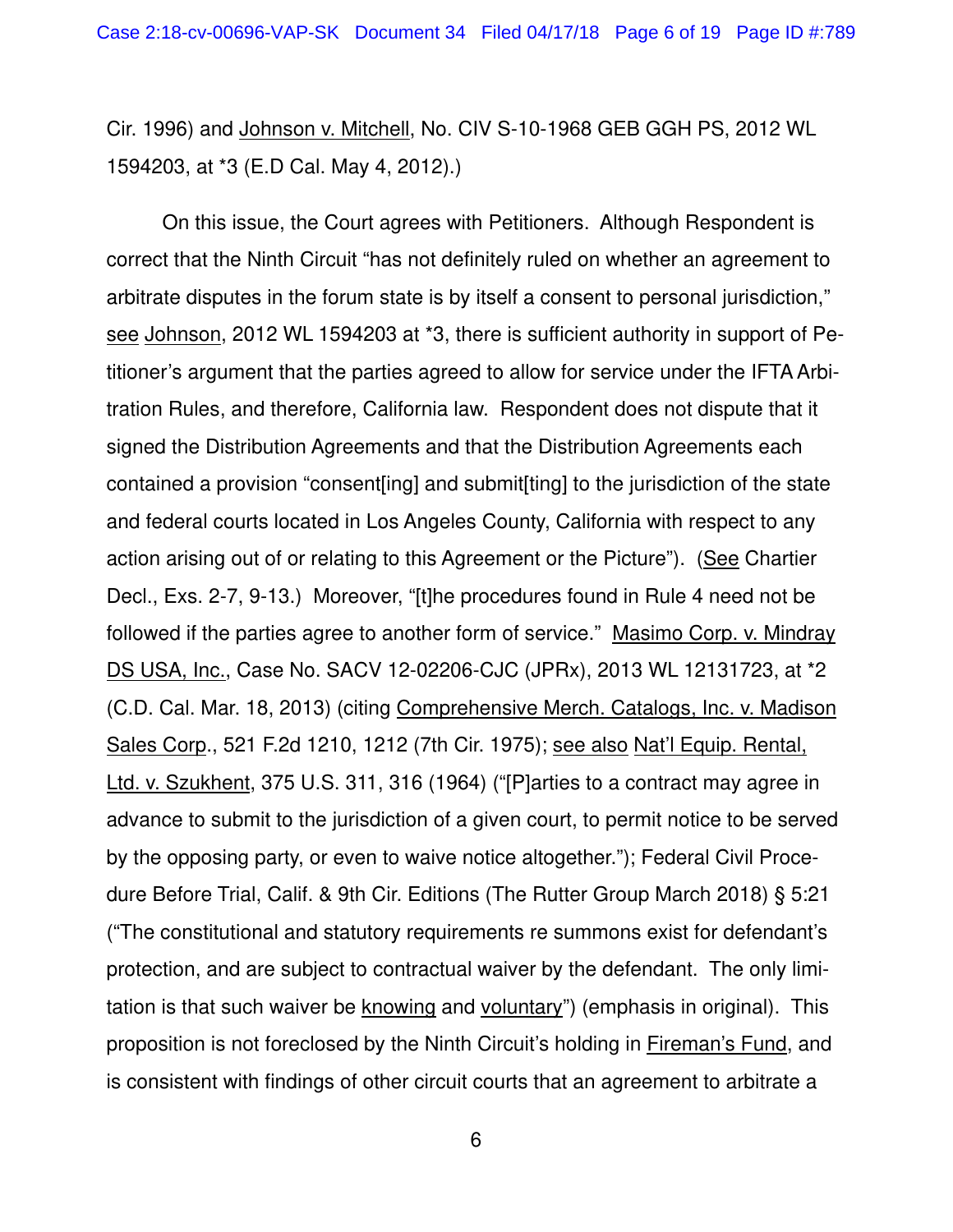dispute in the forum state can constitute consent to personal jurisdiction in the forum state. $^3$ 

Thus, Respondent's attempt to reserve its right to challenge this Court's exercise of personal jurisdiction in its Motion to Vacate (Doc. No. 25 at 2 n.1), and argument that the Court cannot exercise personal jurisdiction in the absence of strict compliance with Rule 4, are futile. Respondent has already consented to this Court's exercise of personal jurisdiction over it by signing the aforementioned provision in each Distribution Agreement. (See Chartier Decl., Exs. 2-7, 9-13.) Moreover, as noted above, the Distribution Agreements provided for service of process in accordance with California law via IFTA Arbitration Rules, and Petitioners served Respondent by Registered International Mail, in compliance with CCP § 415.40. (See Doc. No. 13.) As the Court finds that Petitioners have met their burden of demonstrating the sufficiency of service here, the Court DENIES Respondent's Motion to Quash Service of Process.<sup>4</sup>

 $\overline{a}$ 

<sup>&</sup>lt;sup>3</sup> See, e.g., Doctor's Assocs., Inc. v. Stuart, 85 F.3d 975, 983 (2d Cir. 1996) ("A party who agrees to arbitrate in a particular jurisdiction consents not only to personal jurisdiction but also to venue of the courts within that jurisdiction."); PaineWebber Inc. v. Chase Manhattan Private Bank (Switzerland), 260 F.3d 453, 461 (5th Cir. 2001) ("An agreement to arbitrate is one such 'legal arrangement' by which a litigant may impliedly consent to personal jurisdiction."); St. Paul Fire and Marine Ins. Co. v. Courtney Enters, Inc., 270 F.3d 621, 624 (8th Cir. 2001) ("[I]f the court in the selected forum did not have personal jurisdiction to compel arbitration, the agreement to arbitrate would be effectively unenforceable, contrary to the strong national policy in favor of arbitration.").

<sup>&</sup>lt;sup>4</sup> In connection with this Motion, Respondent requested that the Court take judicial notice of UAE Federal Law No. 11 of 1992, as amended by Federal Law No. 10 of 2014, and the "Convention of 15 November 1965 on the Service Abroad of Judicial and Extrajudicial Documents in Civil or Commercial Matters: Status Table." (Doc. No. 21.) The Court DENIES this request as moot, as it did not need to reach the Rule 4 analysis in resolving the Motion.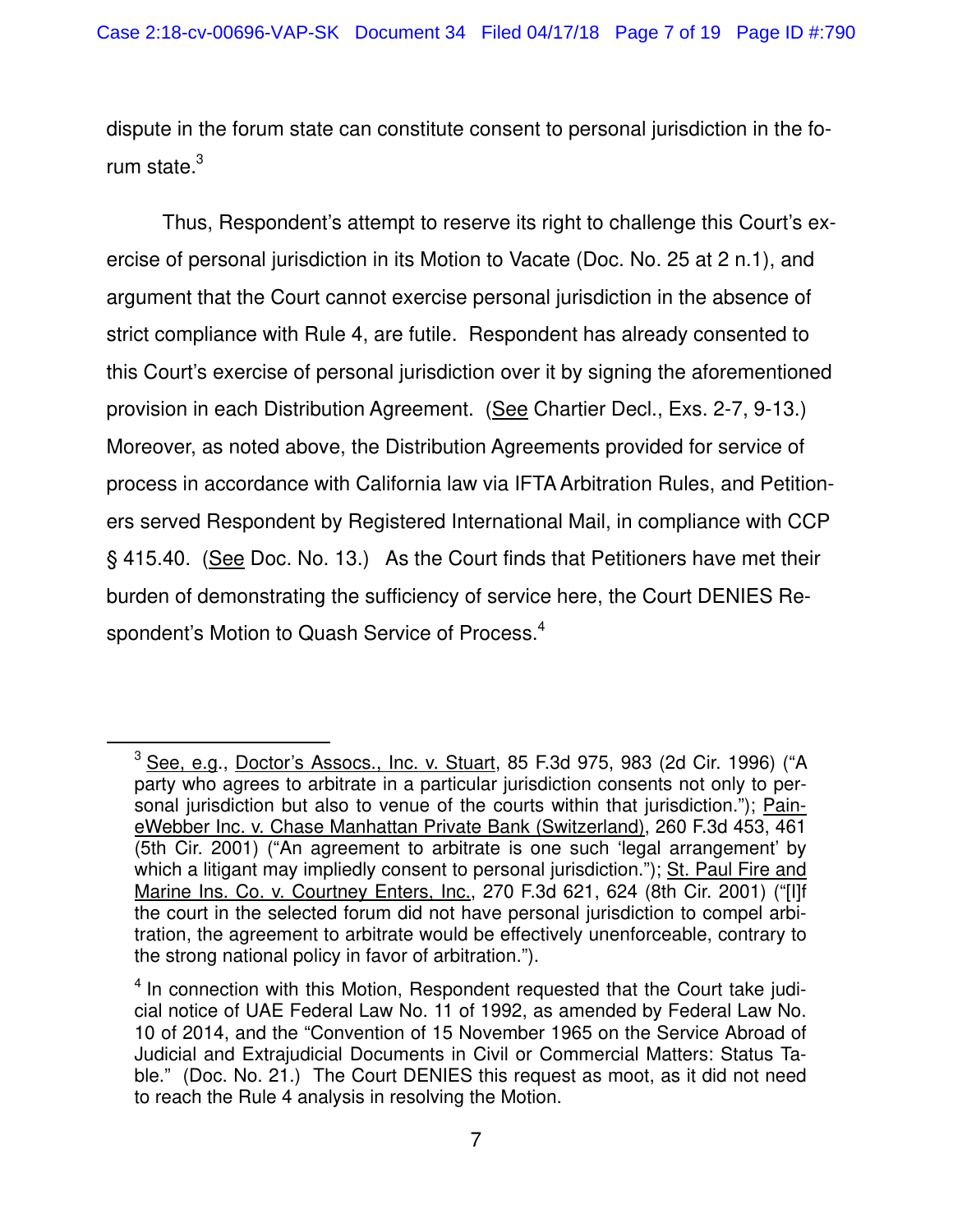# **III. MOTION TO CONFIRM AND MOTION TO VACATE OR MODIFY**

#### **A. LEGAL STANDARD**

Section 9 of the FAA governs confirmation of arbitration awards:

If the parties in their agreement have agreed that a judgment of the court shall be entered upon the award made pursuant to the arbitration, and shall specify the court, then at any time within one year after the award is made any party to the arbitration may apply to the court so specified for an order confirming the award, and thereupon the court must grant such an order unless the award is vacated, modified, or corrected as prescribed in sections 10 and 11 of this title.

9 U.S.C. § 8. "Review of an arbitration award itself is 'both limited and highly deferential." DeMartini v. Johns, 693 F. App'x 534, 436 (9th Cir. June 7, 2017) (quoting Sheet Metal Workers' Int'l Ass'n v. Madison Indus., Inc., 84 F.3d 1186, 1190 (9th Cir. 1996)). A district court will set aside an arbitrator's decision "only in very unusual circumstances." First Options of Chicago, Inc. v. Kaplan, 514 U.S. 938, 942 (1995).

Section 10 provides a district court may vacate an arbitration award under the following circumstances:

- (1) where the award was procured by corruption, fraud, or undue means;
- (2) where there was evident partiality or corruption in the arbitrators, or either of them;
- (3) where the arbitrators were guilty of misconduct in refusing to postpone the hearing, upon sufficient cause shown, or in refusing to hear evidence pertinent and material to the controversy; or of any other misbehavior by which the rights of any party have been prejudiced; or
- (4) where the arbitrators exceeded their powers, or so imperfectly executed them that a mutual, final, and definite award upon the subject matter was not made.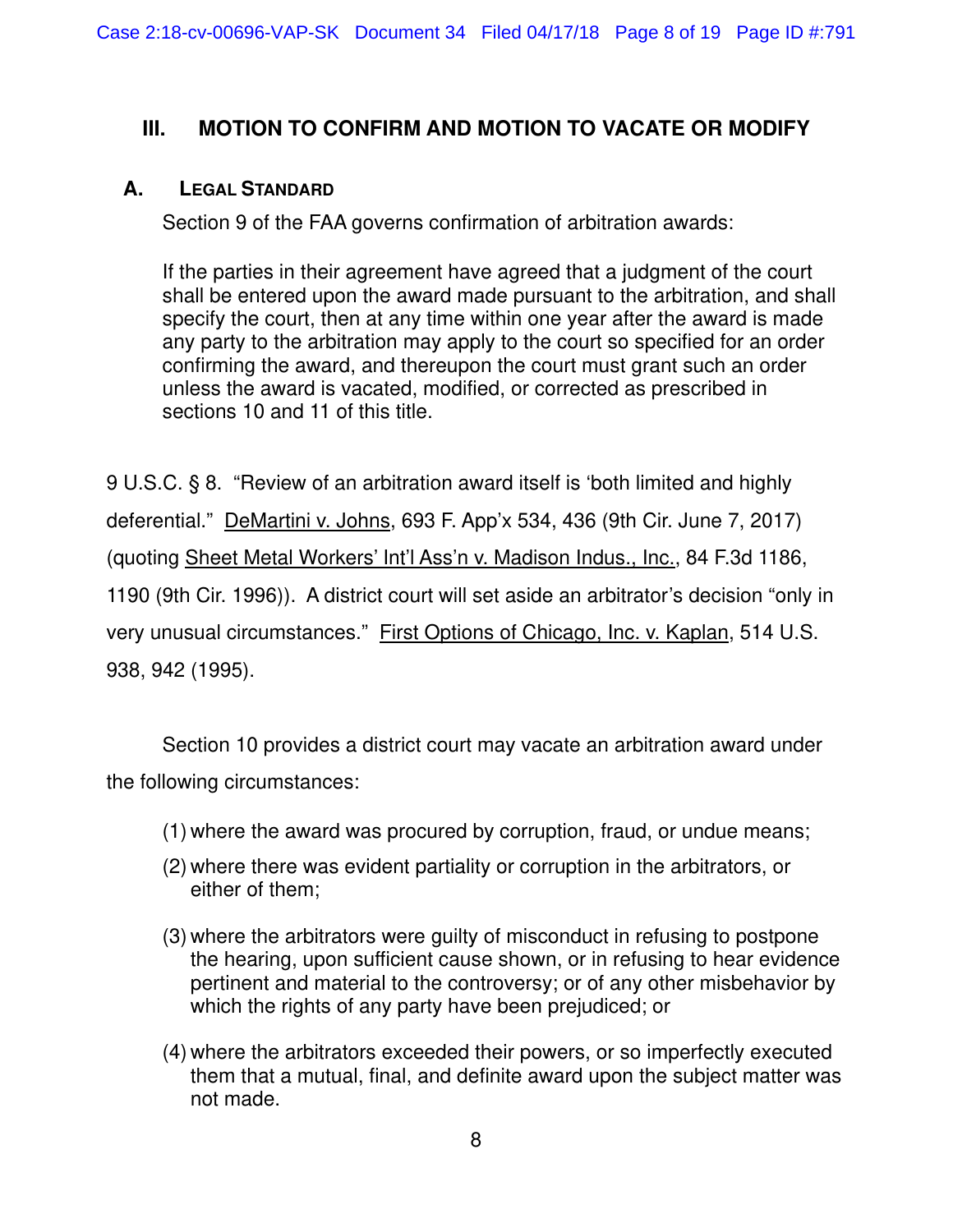9 U.S.C. § 10(a)(1) – (4). "The [] grounds [in § 10] afford an extremely limited review authority, a limitation that is designed to preserve due process but not to permit unnecessary public intrusion into private arbitration procedures." Kyocera Corp v. Prudential-Bache Trade Serv. Inc., 341 F.3d 987, 998 (9th Cir. 2003) (en banc). These grounds are "the exclusive means by which a court reviewing an arbitration award under the FAA may grant vacatur of a final arbitration award." Biller v. Toyota Motor Corp., 668 F.3d 655, 664 (9th Cir. 2012) (citing Kyocera, 341 F.3d 987 (9th Cir. 2003) and Hall St. Assoc., LLC v. Mattel, Inc., 552 U.S. 576 (2008)). An arbitrator exceeds her power not by merely interpreting or applying the governing law incorrectly, but when the award is "completely irrational, or exhibits a manifest disregard of law." Kyocera, 341 F.3d at 997. To vacate an arbitration award for manifest disregard of the law, "[i]t must be clear from the record that the arbitrators recognized the applicable law and then ignored it." Mich. Mut. Ins. Co. v. Unigard Sec. Ins. Co., 44 F.3d 826, 832 (9th Cir. 1995).

Section 11 provides that a district court may modify or correct an arbitration award under the following circumstances:

- (a) where there was an evident material miscalculation of figures or an evident material mistake in the description of any person, thing, or property referred to in the award;
- (b) where the arbitrators have awarded upon a matter not submitted to them, unless it is a matter not affecting the merits of the decision upon the matter submitted;
- (c) where the award is imperfect in matter of form not affecting the merits of the controversy.

9 U.S.C.  $\S$  11(a) – (c).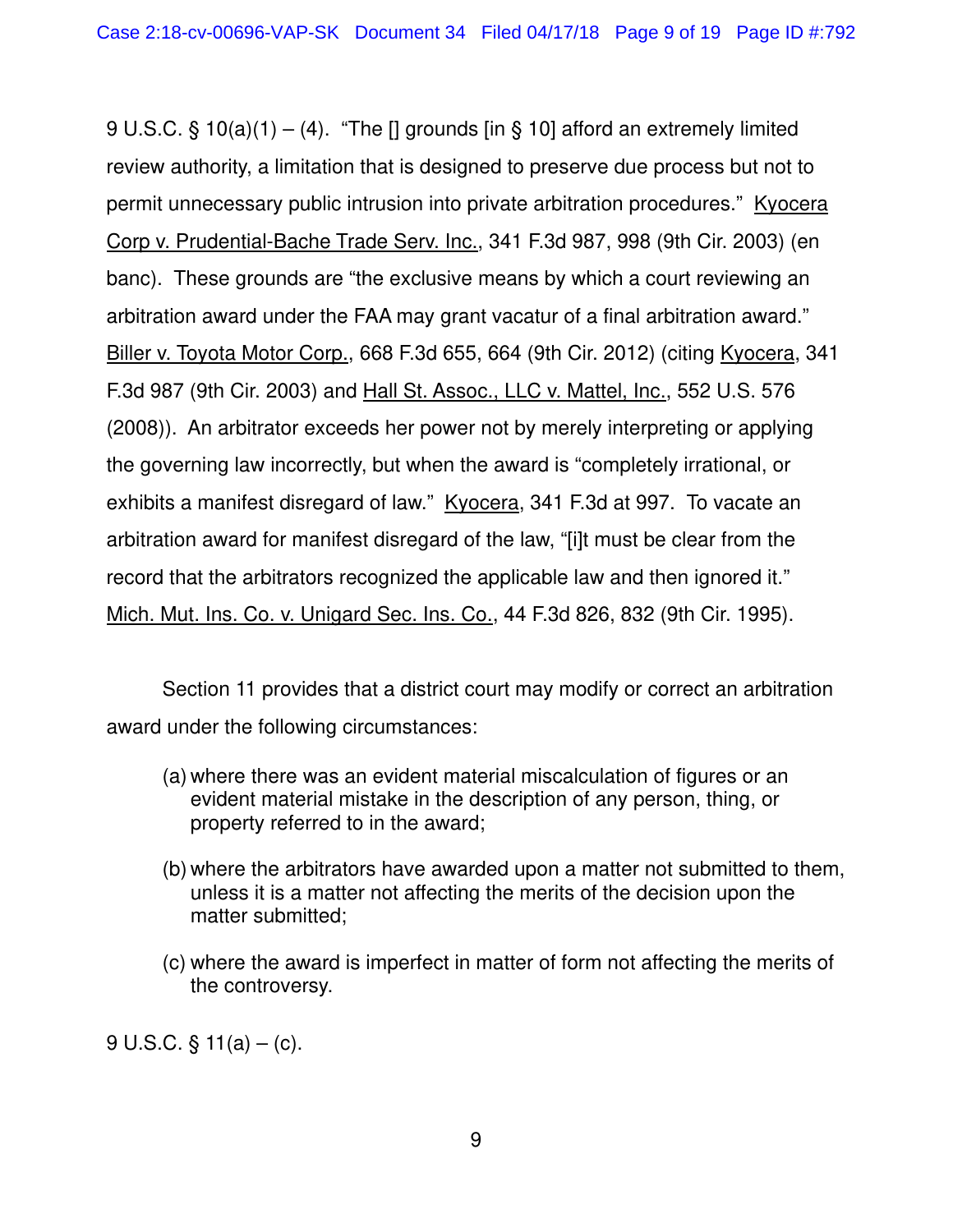These three provisions, §§ 9-11, "substantiat[e] a national policy favoring arbitration with just the limited review needed to maintain arbitration's essential virtue of resolving disputes straightaway." Hall St. Assocs., 552 U.S. at 588. "Any other reading opens the door to the full-bore legal and evidentiary appeals that can 'rende[r] informal arbitration merely the prelude to a more cumbersome and time-consuming judicial review process … and bring arbitration theory to grief in post arbitration process." Id. "Neither erroneous legal conclusions nor unsubstantiated factual findings justify federal court review of an arbitral award under the statute, which is unambiguous in this regard [and] a court must confirm an arbitration award unless it is vacated, modified, or corrected as prescribed in §§ 10 and 11." Bosack v. Soward, 586 F.3d 1096, 1102 (9th Cir. 2009) (citations omitted).

If the Court finds no basis to vacate, modify, or correct the arbitration award, the Court must confirm the award. 9 U.S.C. § 9; see also Hall St. Assocs., 552 U.S. at 582.

## **B. DISCUSSION**

 $\overline{a}$ 

The Court next evaluates whether Respondent's Motion to Vacate provides any basis for declining to grant Petitioners' Motion to Confirm.<sup>5</sup> Respondent

<sup>&</sup>lt;sup>5</sup> Petitioners' failure to comply with Local Rule 7-3 prior to filing the Motion to Confirm was harmless. As Petitioners point out in their Reply brief, the Motion to Confirm is a case initiating document not subject to Local Rule 7-3, and Respondent was not prejudiced by Petitioners' alleged failure to meet and confer. (See Doc. No. 22 at 7-8.) Curiously, Respondent's counsel did not consider himself bound by Local Rule 7-3 when he sought district court confirmation of an arbitration award in which his client had prevailed in another case in the Central District. (Doc. No. 22-3, Ex. B.) The Court additionally sees no basis for Respondent's request for monetary sanctions pursuant to Local Rule 83-7, (see Doc. No. 18 at 13-16), and DENIES this request.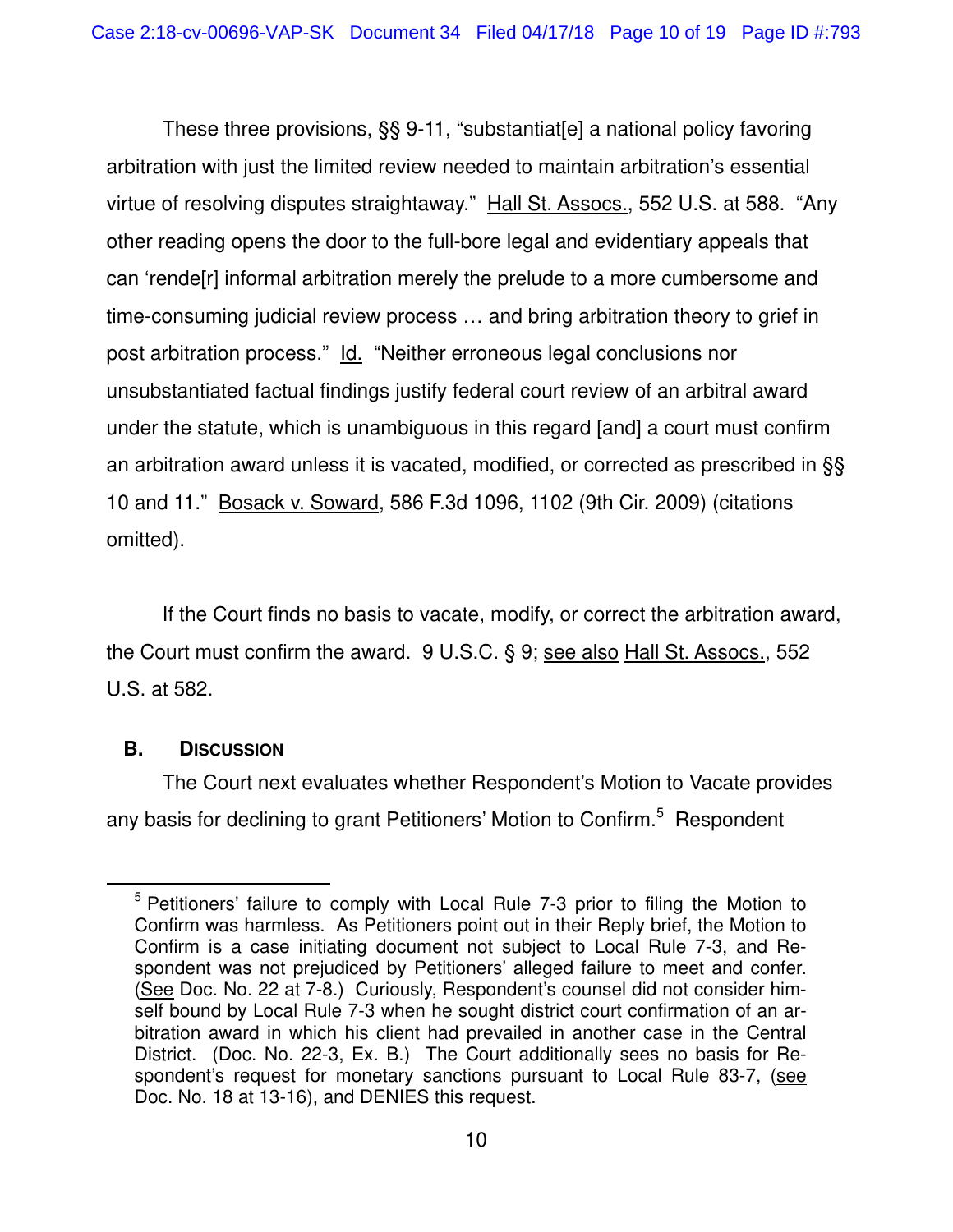makes its Motion on the grounds that vacatur of the Award is warranted because the Arbitrator (1) exceeded her powers; (2) refused to grant a stay or continuance to hear all the evidence; and (3) failed to issue a mutual, final, and definite Award before the filing of Petitioners' Motion to Confirm. (Doc. No. 25 at 2.) Alternatively, Respondent asks the Court to modify the Award to reflect "a quantification of Petitioners' mitigation efforts and the calculation of credits due and owing to [Respondent] as a result of such efforts," and to limit the scope of the Award solely to the eleven motion pictures at issue in the Arbitration. (Id. at 33.)

## **1. The Arbitrator Did Not Exceed Her Powers (9 U.S.C. § 10(a)(4))**

"Arbitrators exceed their powers … not when they merely interpret or apply the governing law incorrectly, but when the award is completely irrational, or exhibits a manifest disregard of law. An arbitrator does not exceed its authority if the decision is a plausible interpretation of the arbitration contract."  $\underline{\mathsf{U.S.}}$  Life Ins. Co. v. Superior Nat. Ins. Co., 591 F.3d 1167, 1177 (9th Cir. 2010) (internal citations omitted). The Ninth Circuit has adopted the Eighth Circuit's "completely irrational standard," which is "extremely narrow and is satisfied only where the arbitration decision fails to draw its essence from the agreement." See Comedy Club, Inc. v. Improv West Associates, 553 F.3d 1277, 1288 (9th Cir. 2009) (citing Hoffman v. Cargill Inc., 236 F.3d 458, 461-62 (8th Cir. 2001)).

Here, Respondent contends the Arbitrator acted in excess of her powers and in manifest disregard of the law by failing to apply its "affirmative claims for offset/setoff, which were, and are, directly related to the claims adjudicated, and the damages awarded," (id. at 16-18), and "re-writing" the parties' agreement to award pre- and post- judgment interest (id. at 23-26). According to Respondent,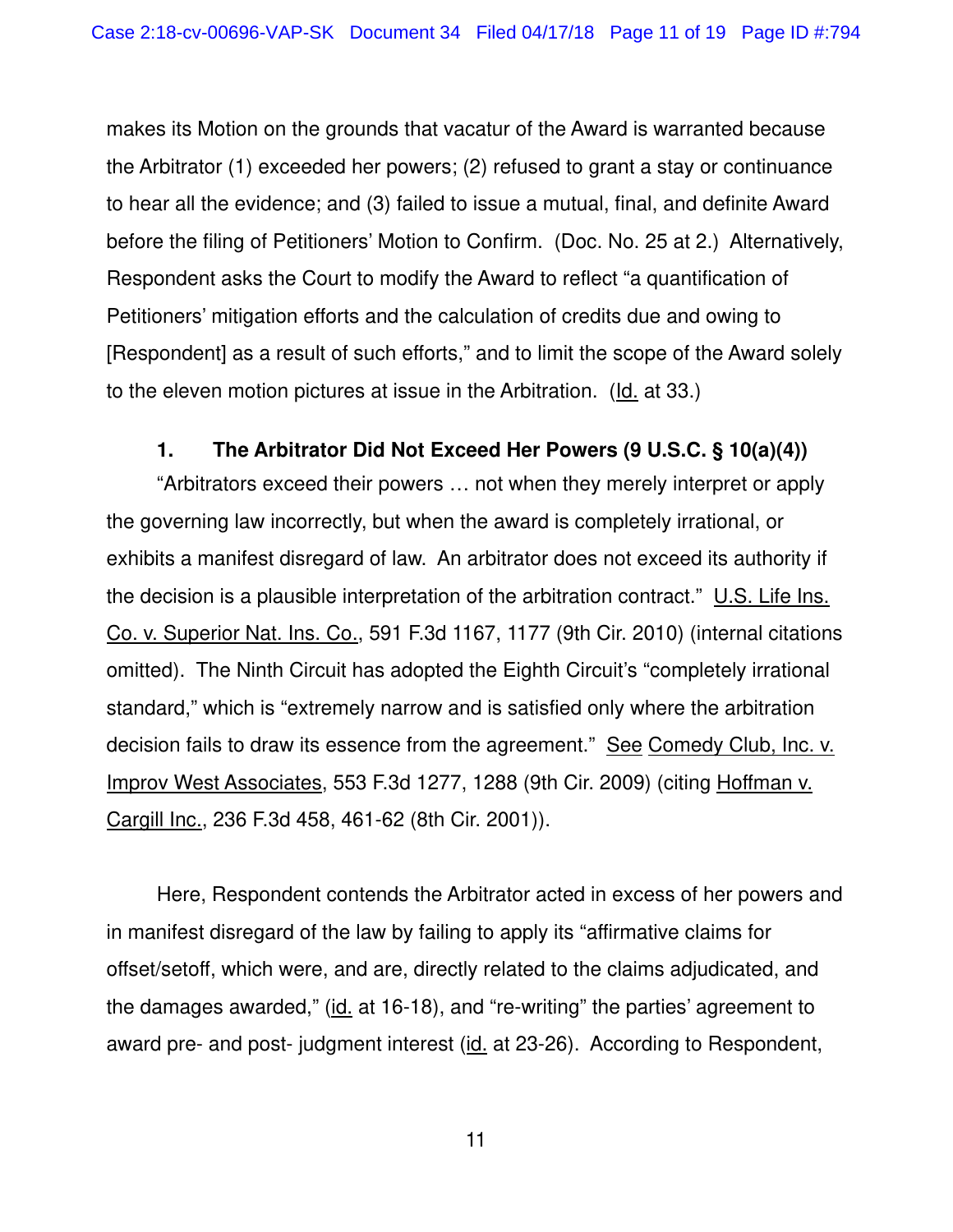because the Arbitrator exceeded her powers, the Award is not a "mutual, final, and definite" ruling on this matter. (Id. at 19.)

Upon review of the Interim Award and Final Arbitration Award, the Court is not persuaded that the Arbitrator acted in excess of her powers under the standard set forth above. The Arbitrator considered Respondent's arguments regarding offsets and setoffs, and acknowledged Respondent's citation of statutory and case law regarding its claims or affirmative defense for offset, but found Respondent's arguments inapplicable "in these circumstances where the Agreements specifically provide to the contrary." (Interim Award at 9.) Thus, Respondent has failed to demonstrate that the Arbitrator's decision did not "draw its essence from the agreement," see Comedy Club, Inc., 553 F.3d at 1288, as the Arbitrator considered its arguments in light of the Agreements at issue and then rejected them.

Respondent has not demonstrated that the Arbitrator exceeded her authority in rejecting its argument regarding waiver and estoppel. Respondent's citation to its brief in support of its Motion to Modify and Correct the Final Ruling and Award (see Doc. No. 25 at 20) does not support this argument. "Arbitrators are not required to set forth their reasoning supporting an award" and may make their decisions "without explanation of their reasons and without a record of their proceedings." Bosack, 586 F.3d at 1104. "If they choose not to do so, it is all but impossible to determine whether they acted with manifest disregard for the law." Id. (quoting Dawahare v. Spencer, 201 F.3d 666, 669 (6th Cir. 2000)). Again, it is apparent from the Interim Award that the Arbitrator did consider Respondent's arguments regarding waiver, estoppel, and forfeiture, and then rejected them. (See Doc. No. 25-4 at 20-21.) Even assuming the Arbitrator incorrectly applied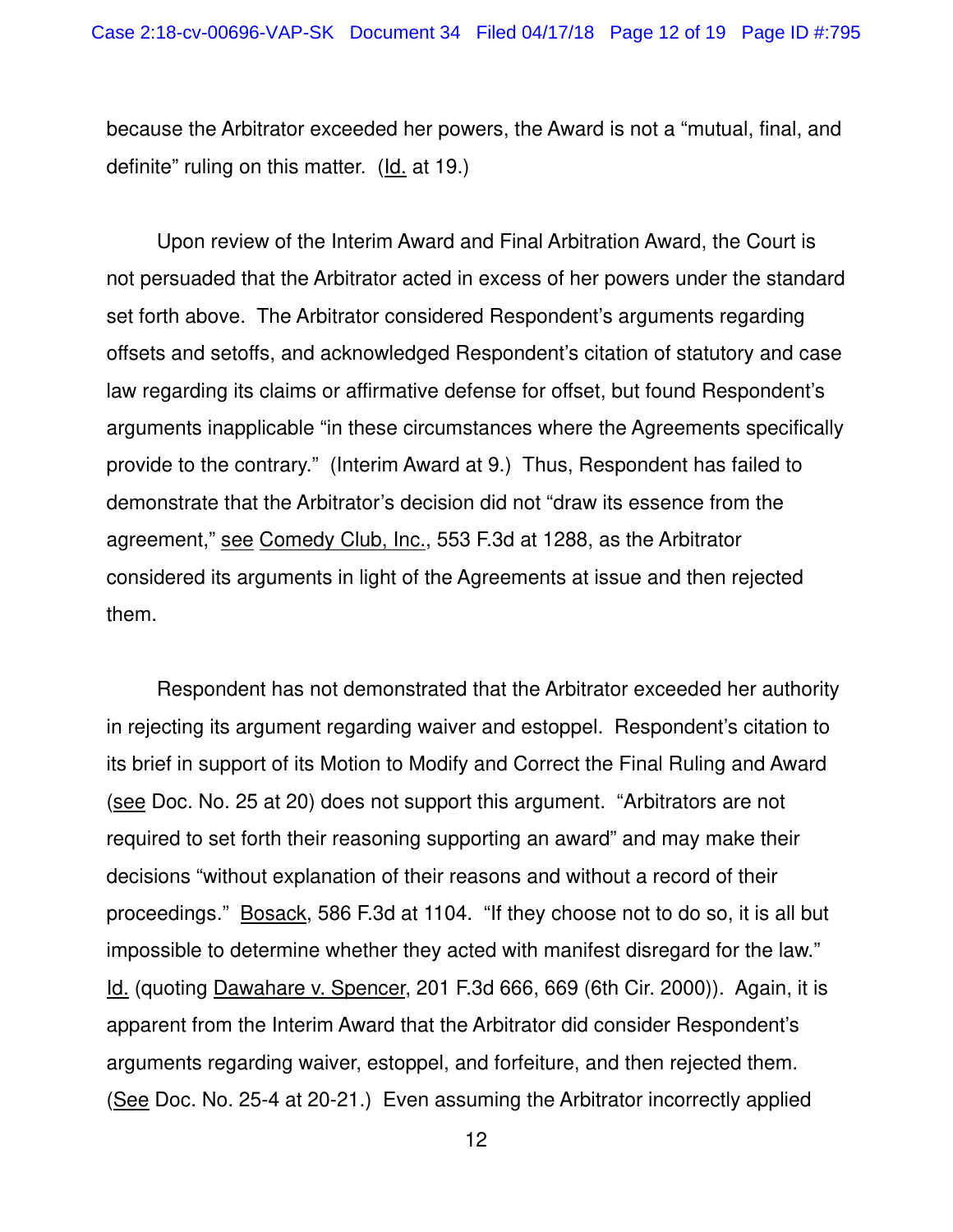section 431.70 of the California Code of Civil Procedure to the proceedings in this case, this would be insufficient for the Court to find that she acted in excess of her powers. "Neither erroneous legal conclusions nor unsubstantiated factual findings justify federal court review of an arbitral award under the statute, which is unambiguous in this regard." Kyocera, 341 F.3d at 994.

For the above reasons, the Court finds that Respondent has not shown that the Arbitrator exceeded her powers in issuing the Interim Award and the Arbitration Award. Respondent has not provided any other basis to support its contention that the Arbitrator failed to provide a "mutual, final, and definite" ruling on this matter. The Ninth Circuit has adopted the Eighth Circuit's holding that "an interim award may be deemed final … if the award states it is final, and if the arbitrator intended the award to be final." Bosack, 586 F.3d at 1103 (citing Legion Ins. Co. v. VCW, Inc., 198 F.3d 718, 720 (8th Cir. 1999)). Here, the Arbitrator titled the Arbitration Award as a "Final Ruling and Award" that fully adopted her findings in the Interim Award. (See Doc. No. 25-3.) The Court therefore sees no reason not to find that the Arbitration Award is indeed a "mutual, final, and definite award upon the subject matter submitted" within the meaning of 9 U.S.C. § 10(a)(4).

#### **2. Respondent Was Not Denied a Fundamentally Fair Hearing (9 U.S.C. § 10(a)(3))**

"Arbitrators need provide only a fundamentally fair hearing." Morgan Keegan & Co., Inc. v. Grant, No. CV 09-07369 SJO (FFMx), 2010 WL 11549681, at \*11 (C.D. Cal. June 30, 2010) (citing Weber v. Merrill Lynch Pierce Fenner & Smith, Inc., 455 F. Supp. 2d 545, 553 (N.D. Texas 2006). "An arbitrator's ruling on procedural issues will not be overturned … unless it had the effect of denying the parties a fundamentally fair hearing, or was otherwise an unreasonable decision that prejudiced the rights of a party." Certain Underwriters at Lloyd's London v.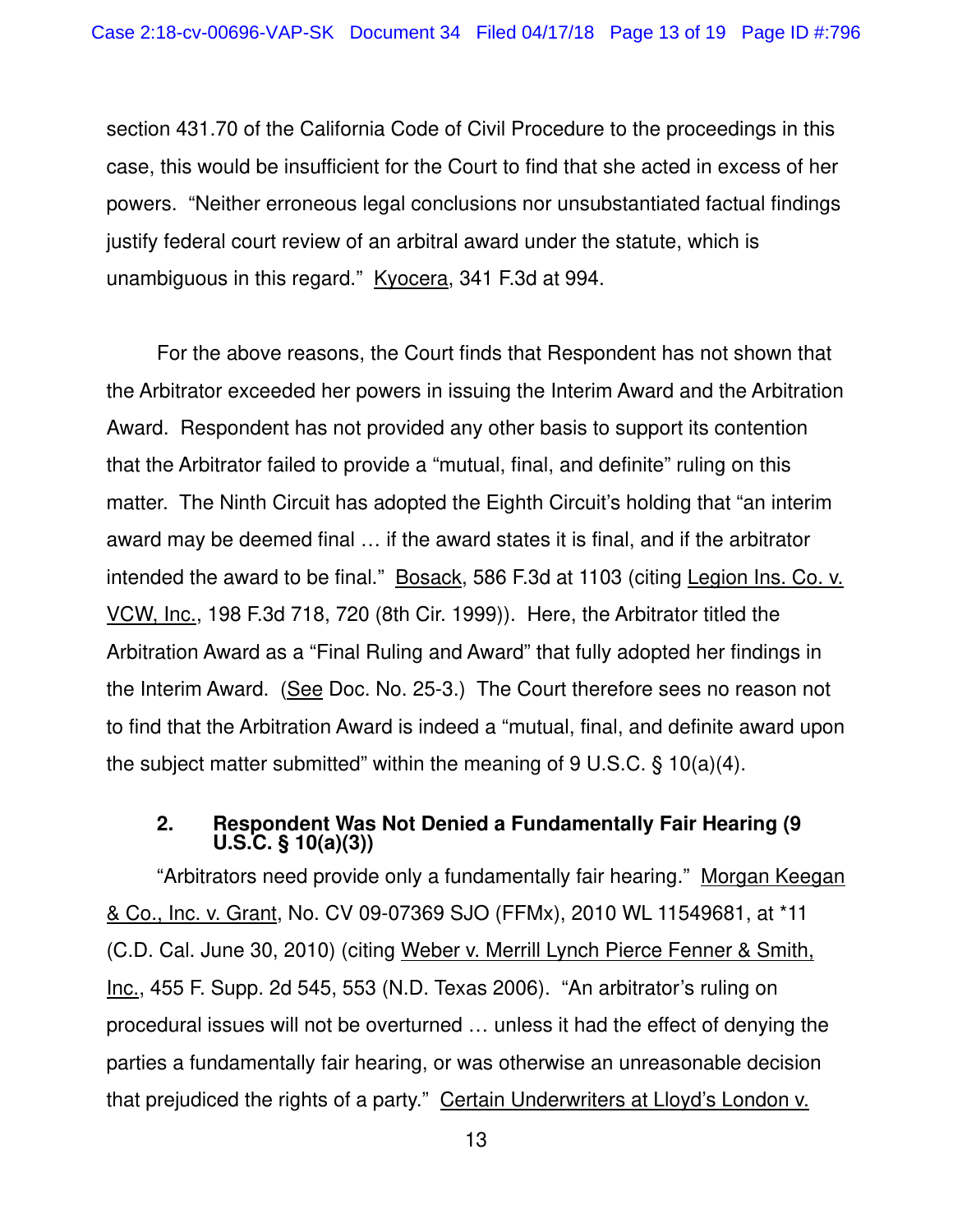Argonaut Ins. Co., 264 F. Supp. 2d 926, 942 (N.D. Cal. 2003) (quoting Compania Chilena De Navegacion Interoceanica, S.A. v. Norton, Lilly & Co., Inc., 652 F. Supp. 1512, 1515 (S.D.N.Y. 1987). If there is evidence that disadvantages a party in violation of its right to submit and rebut evidence, the arbitrator's ruling may be vacated for misconduct within the meaning of 9 U.S.C. § 10(a)(3). See id.

Respondent alleges the Arbitrator denied it a fair hearing by (1) refusing to allow it to present evidence on the issue of attorney's fees and expenses (Doc. No. 25 at 21-23); (2) refusing to stay the Arbitration pending Respondent's separate arbitration proceedings for its offset/setoff claims (id. at 27); and (3) choosing to "ignore" the evidence regarding the censorship riders (id. at 32).

On all issues, the Court again agrees with Petitioners. As to attorneys' fees and expenses, paragraph eleven of each Distribution Agreements provides that "the prevailing party in any arbitration or other legal proceeding brought hereto shall be entitled to recover all of its reasonable attorney's fees and expenses hereto." (See Chartier Decl, Exs. 2-7, 8-13.) IFTA Rule 8.2 provides, in relevant part, that "[t]he Arbitrator shall exercise all powers granted to commercial Arbitrators under the laws of the State of California, USA," and that "[a]ll arbitrations shall be conducted under, shall be subject to and shall be enforceable by the laws of the State of California." (Id., Ex. 8.) This rule does not compel an IFTA Arbitrator to require that Petitioners file a noticed motion for attorney's fees. Under section 1282.2(c) of the California Code of Civil Procedure, the Arbitrator "shall preside at the hearing, shall rule on the admission and exclusion of evidence and on questions of hearing procedure and shall exercise all powers relating to the conduct of the hearing." Cal. Code Civ. Pro § 1282.2(c). Furthermore, the California Court of Appeal has interpreted the California Arbitration Act as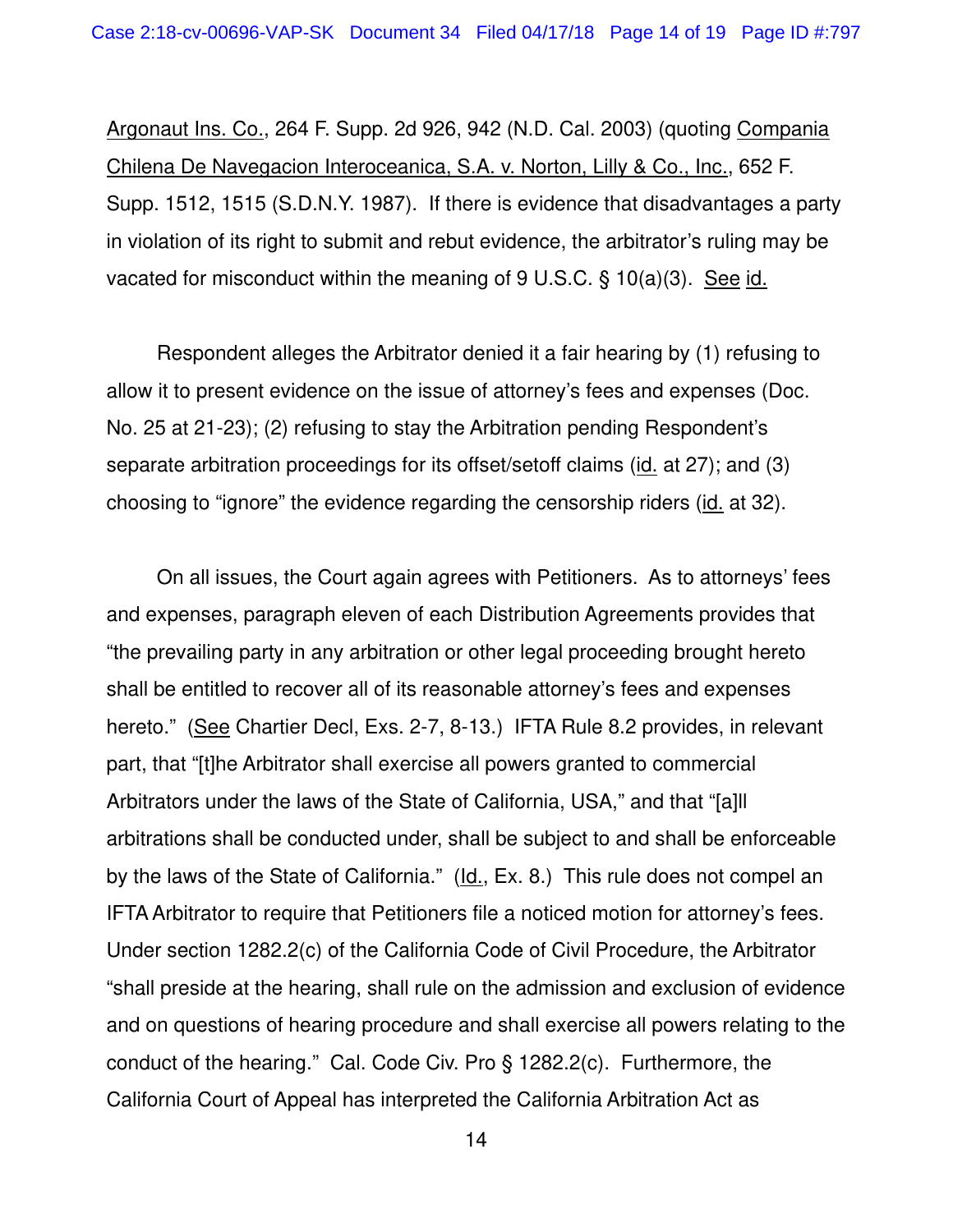providing arbitrators with "considerable discretion in deciding what testimony to hear." Schlessinger v. Rosenfeld, Meyer & Susman, 40 Cal. App. 4th 1096, 1106 n.12 (1995) (citing Cal. Code Civ. Pro §§ 1282.2(c) & (d)). The Arbitrator thus had the discretion and authority to consider Petitioners' attorneys' fees request, what evidence was necessary for her to decide this request, and whether Respondent was entitled as a matter of right to see Petitioners' unredacted billing statements. In her discretion and upon her in camera review of Petitioners' unredacted billing statements, she determined that the attorneys' fees request was reasonable and observed that "Respondent has not provided any statutory or case authority showing a requirement that [Petitioners] submit unredacted invoices to the Respondent." (Doc. No. 25-3 at 8.) The Arbitrator found as follows: "Since the Arbitrator makes the decision about reasonableness, and the Arbitrator has been provided with the unredacted invoices, the Arbitrator is able to make the determination." (Id.) The Court thus rejects Respondent's argument that the Arbitrator's failure to require Petitioners to file a noticed motion for attorney's fees denied them a fair hearing. (See Doc. No. 30 at 14-15.)

Regarding the Arbitrator's refusal to stay the Arbitration pending Respondent's separate arbitration proceedings, the Court sees no connection between Respondent's right to a fundamentally fair hearing on the matters at issue in this case and any separate arbitration proceeding. The Arbitrator considered Respondent's Motion to Stay before she issued the Arbitration Award on December 6, 2017, but denied it, finding that "[t]he claims relate to separate arguments and separate fact patterns" and that "the Agreement between the parties specifically precludes offsets from other agreements." (Doc. No. 25-3 at 7.) Aside from its conclusory assertions that the Arbitrator's decision "substantially prejudiced" its rights, Respondent offers no specific argument as to why the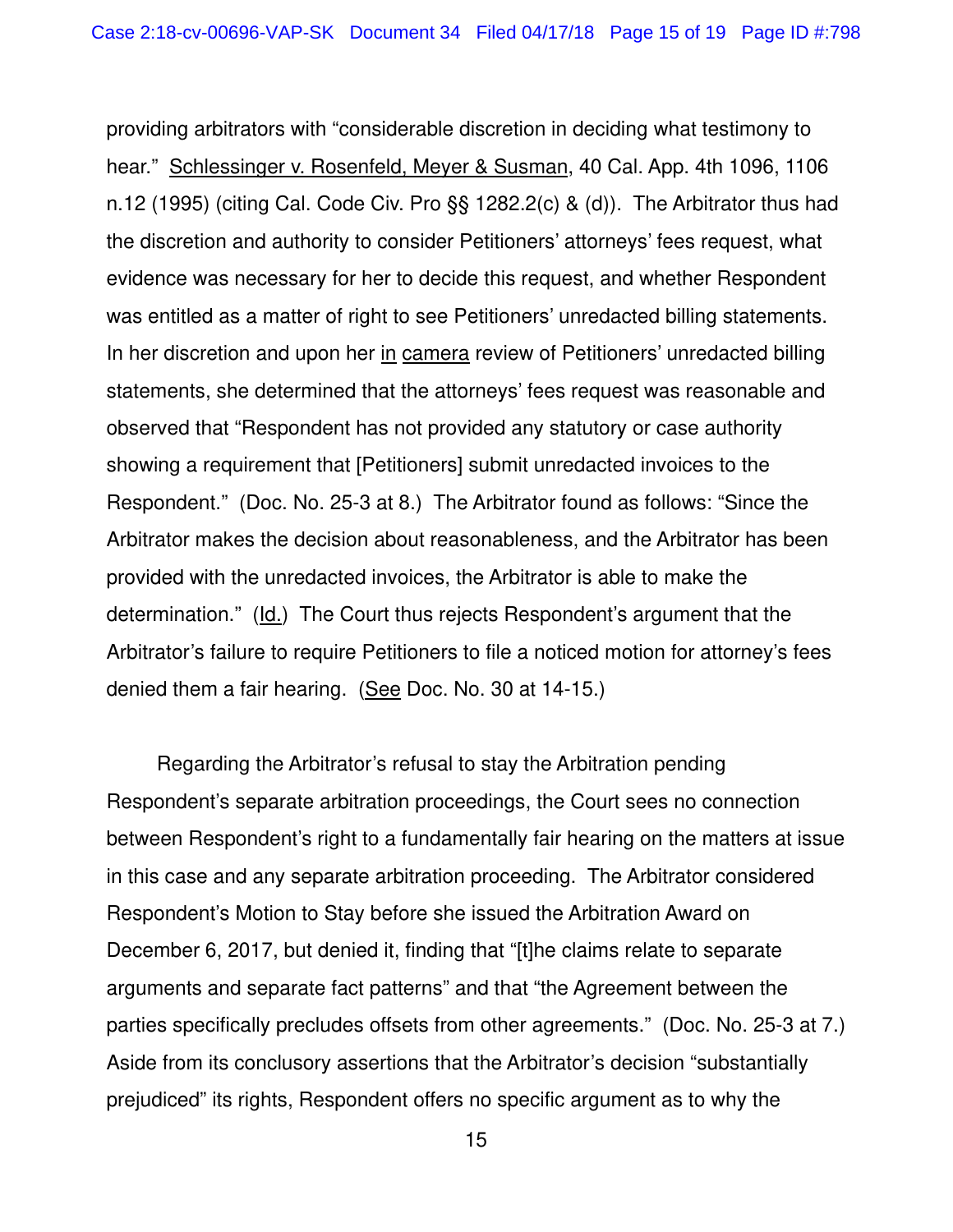Arbitrator's decision "substantially prejudiced its rights." The Arbitrator acknowledged that there could be "some redundancy" in the separate arbitration of the setoff/offset claims. (Id.) Nevertheless, she determined that "[t]he claims relate to separate agreements and separate fact patterns," and denied Respondent's Motion to Stay. (See id.) There is no evidence that she deprived Respondent of its right to submit evidence – only that she considered and rejected its arguments on the Motion to Stay.

Respondent therefore has failed to demonstrate that the Arbitrator did not provide it with a fundamentally fair hearing.

#### **3. Respondent Has Failed to Demonstrate Evident Partiality (9 U.S.C. § 10(a)(2))**

To show that an arbitrator evinced "evident partiality," a party "either must establish specific facts indicating actual bias toward or against [it]" or show that the arbitrator "failed to disclose to the parties information that creates a '[a] reasonable impression of bias.'" Lagstein v. Certain Underwriters at Lloyd's, London, 607 F.3d 634, 646 (9th Cir. 2010) (citing Woods v. Saturn Distribution Corp., 78 F.3d 424, 427 (9th Cir. 1996) and Commonwealth Coatings Corp. v. Cont'l Cas. Co., 393 U.S. 144 (1968). "The appearance of impropriety, standing alone, is insufficient." Sheet Metal Workers Intern. Ass'n Local Union No. 420 v. Kinney Air Conditioning Co., 756 F.2d 742, 746 (9th Cir. 1985).

Respondent claims the Arbitration Award "[t]aken as a whole" reflects the Arbitrator's evident partiality against it. (Doc. No. 25 at 31-33.) In support of this argument, Respondent reiterates its previous points regarding pre-and postjudgment interest, offsets, and cites to its closing arbitration brief. (See id.)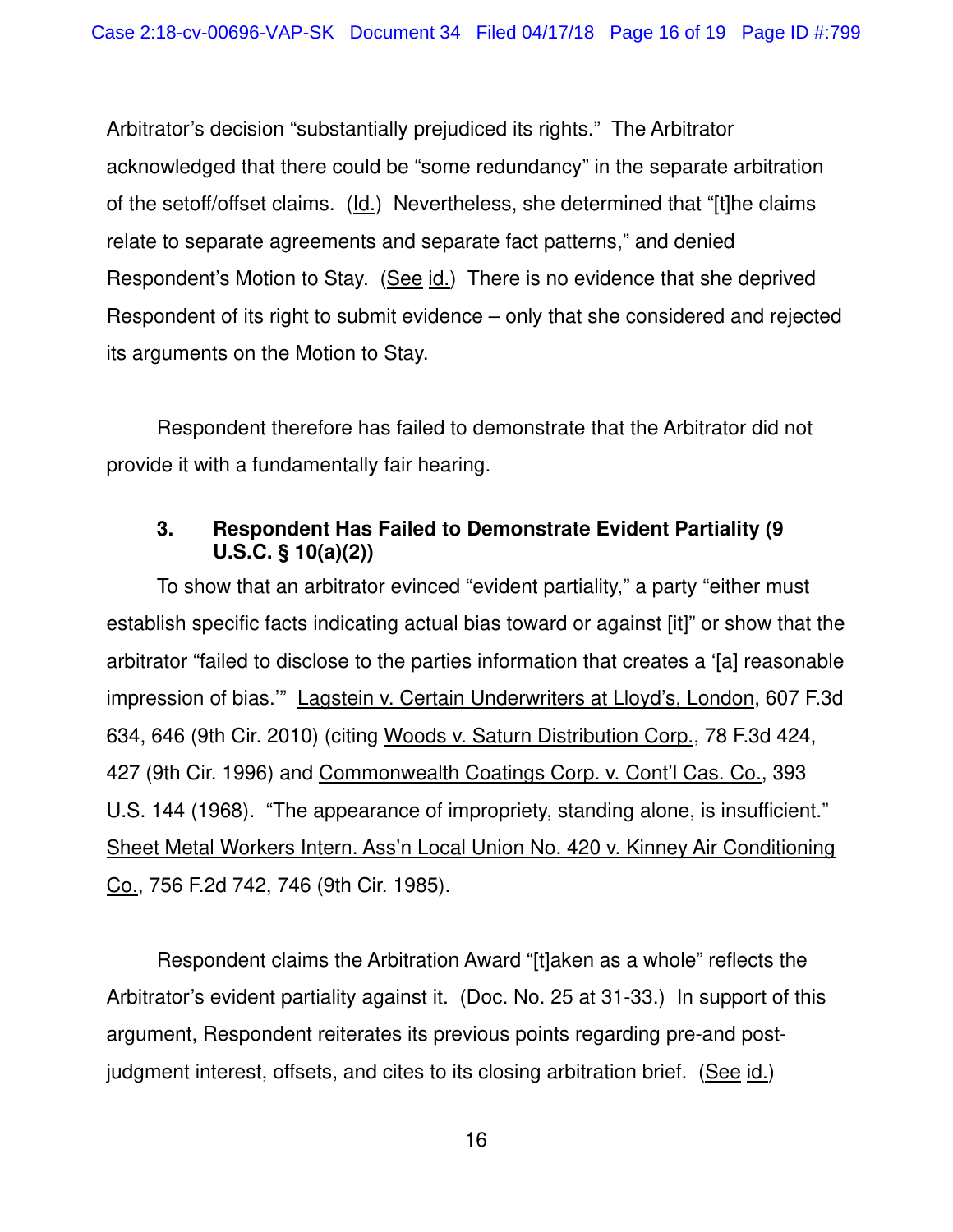Respondent, however, fails to provide the requisite "specific facts" indicating the Arbitrator was actually biased towards it or that she failed to disclose information that creates a reasonable impression of bias. Moreover, as discussed above, it is evident from the Arbitration Award and the Interim Award that the Arbitrator considered the arguments and evidence presented by both sides regarding interest and offsets. That the Arbitrator ruled in favor of Petitioners on all these issues is insufficient to establish evident partiality. See Sheet Metal Workers, 756 F.2d at 746 ("Even repeated rulings against one party to the arbitration will not establish bias absent some evidence of improper motivation.") Here, there was no such evidence.

Thus, the Court finds there was no evident partiality in the Arbitration Ruling.

## **4. Modification or Correction (9 U.S.C. § 11)**

"[A] court 'may' modify or correct an award when 'the arbitrators have awarded upon a matter not submitted to them, unless it is a matter not affecting the merits of the decision upon the matter submitted." Valueselling Associates, LLC v. Temple, 520 F. App'x 593, 594 (May 30, 2013) (citing 9 U.S.C. § 11(b)). The district court may also modify or correct an arbitral award "[w]here there was an evident material miscalculation of figures or an evident material mistake in the description of any person, thing, or property referred to in the award" or "where the award is imperfect in matter of form not affecting the merits of the controversy." 9 U.S.C. §§ 11(a), (c).

Respondent asks the Court to modify or correct the Arbitration Award in two respects: (1) "to provide a mechanism or procedures to be employed with respect to credits due Gulf [sic] arising from Petitioners' efforts to mitigate damages"; and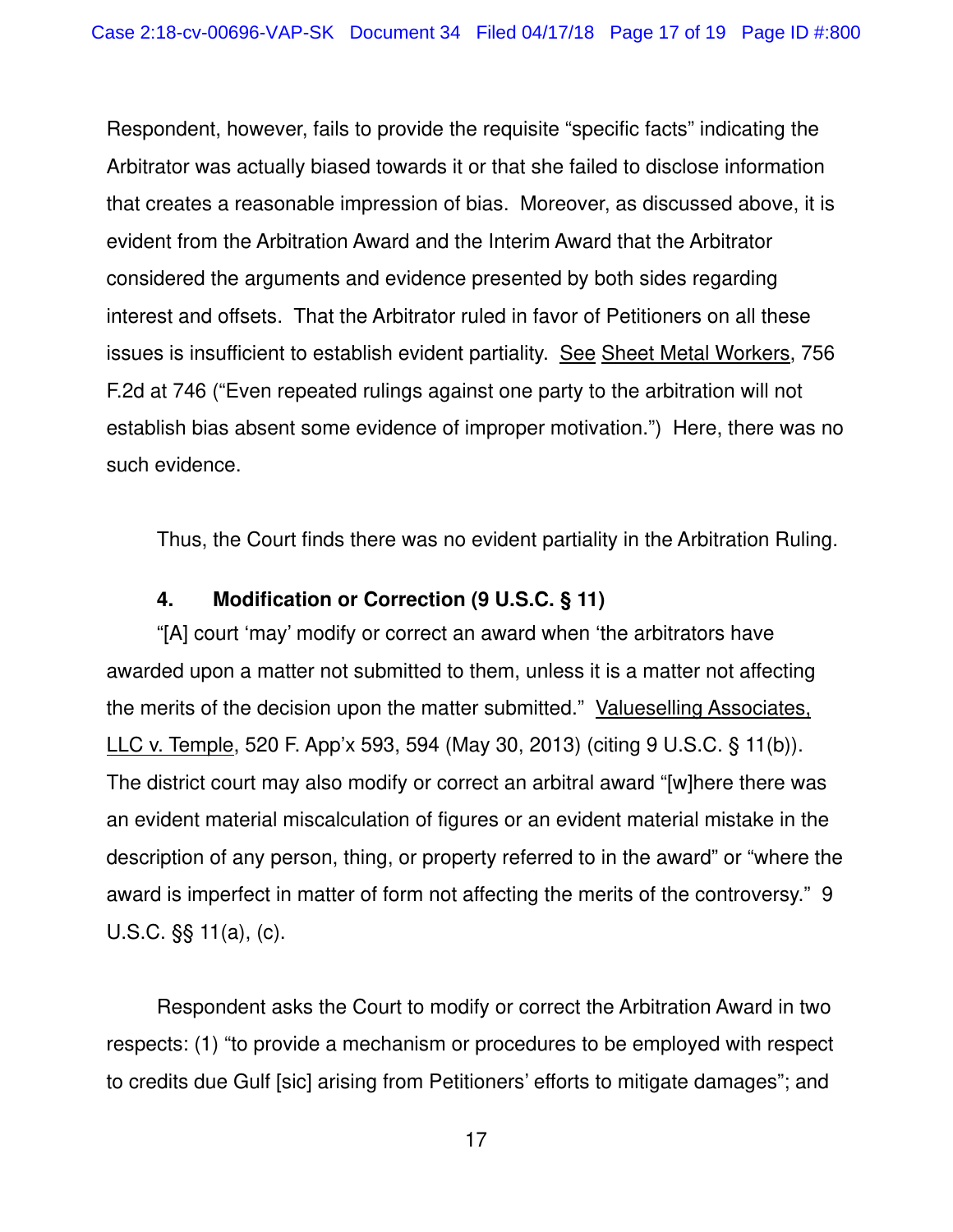(2) "to reflect that the scope of the IFTA Award is limited solely to those films at issue in the Arbitration." (Doc. No. 5 at 29.)

Regarding the issue of mitigation of damages, the Court does not believe that Respondent's request falls within the scope of 9 U.S.C. § 11. The Arbitrator made clear findings in her Interim Ruling on Petitioners' mitigation of the damages resulting from Respondent's breach. (See Doc. No. 25-4 at 16.) She ruled that "the damages due to [Petitioners] by Respondent for non-payment of the 80% of the Guarantee for each of the Agreements should be reduced by any amounts up to the original Guarantee for each applicable Picture, received by [Petitioners] with respect to each of the Pictures pursuant to the replacement agreements for the Territories and Term previously licensed to Respondent." (Id.) This does not reflect any matter not submitted to the Arbitration, any evident material miscalculation, or any other imperfection contemplated by 9 U.S.C. § 11.

With respect to the scope of the Award, Petitioners direct the Court's attention to section 1 of Exhibit A in each of the Distribution Agreements. (Doc. No. 28 at 17.) This section provides that "[n]otwithstanding anything to the foregoing, in the event that this Agreement is terminated pursuant to [Respondent]'s breach, then [Petitioner] shall have the right, but not the obligation, to simultaneously terminate any and/or all other agreement(s) executed between [Respondent] and [Petitioner]." (Chartier Decl., Exs. 2-7, 8-13.) The Arbitrator addressed this provision in the Interim Ruling, under a section entitled "Claimants Have the Right to Cancel Other Agreements Between the Parties." (Doc. No. 25-4 at 21.) She observed that although "it appears that the right to cancel all other agreements can have a harsh impact on the breaching party," that the provision was not "simply a penalty" but also served to prevent distributors from selectively